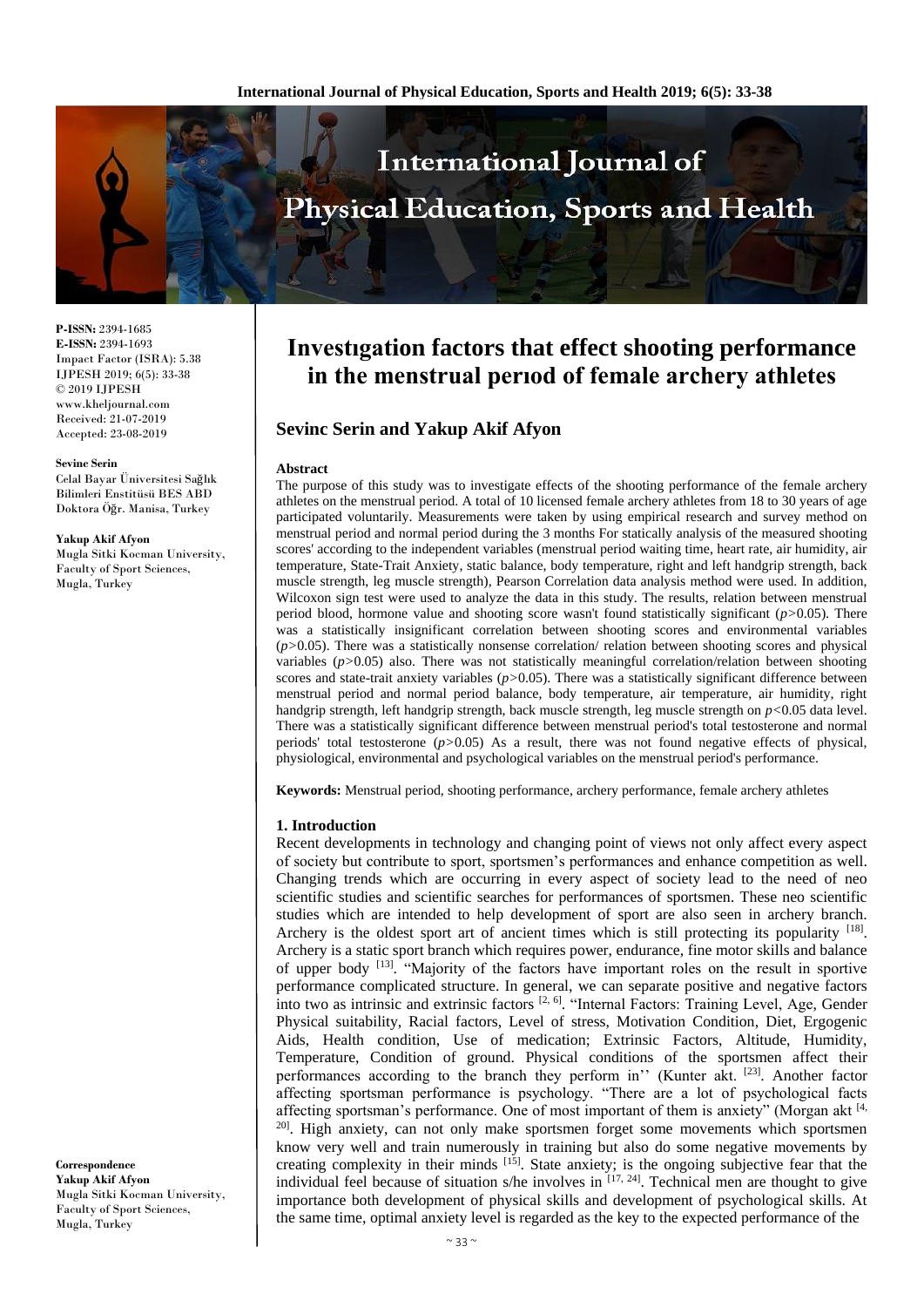sportsmen  $[4, 25]$ . Menstruation is a crucial fact involving in women's breeding processes. Activeness of the breeding process is determined via menstrual cycles. menstrual cycles generally starts after 21 days. However, this duration can change or be seen irregularities according to the stress or type of exercise. Start of Menstrual cycles are generally seen at the age of 9-16. Women who do sports and women who are thinner than their peers, menstrual cycles start at later ages. menstrual cycles have certain effects on women's life. In these periods, uneasiness and unwillingness to participate to physical actions can occur in women. Start age and features of menstrual cycle can change according to environment they live, climate and features of organism. Besides, menstruation cycle is not an illness but a natural fact which organism perform routinely [8]. While the effect of menstrual period on performance is still being argued, world and Europe records have been witnessed to be broken in this period. It is known that women have some certain physiological differences when women's conditions are considered in sport. Because of physiological differences, women and men have differences in sport in terms of limits of branches, successes, techniques. These divergences have always become lead to scientific studies especially menstruation cycles research [10]. The purpose of this study is to investigate the factors affecting the shooting performances of women archery sportsmen in menstrual period.

# **2. Materials and methods**

**2.1. Research Model:** Experimental research method was used in the study.

# **2.2. Research Group**

Population of the study are composed of 18-30 aged women archers settled in Mugla, Sample of the study are composed of volunteer 10 licensed sportsmen registered to Mugla Youth Sport Province Headquarter Club.

# **2.3. Data Collection Tools and Meuserments**

Measurements were taken by using emirical research and survey method on menstrual period and normal period during the 3 months. There were presumed that in the healty of athlete before the measurement by the required information is given. They were presumed as healty and the required information is given to before the measurement. Measurements of menstrual period were gathered on the third day. Both the period measurements were taken at the Mugla Atatürk Stadium between at 3 p.m. and 5 p.m. Normal period measurements were taken from sportsmen of Mugla Province Youth and Sport Headquarter at the time of training between 15:00-17:00 p.m. After that menstrual period measurements were taken at the third day of the menstrual period. While determining the factors which affect the shooting performances of women archers, physical, physiological, psychological and environmental facts were measured. Research datum; to measure heart beat POLAR RS400 branded watch and to determine waiting durations Sport line 2832 Chronometer were used.

**2.3.1 Pulse Measurement:** It was done by RS400 pulse timer which is composed of a chest plaster and a watch. At the time of measurements Wear link chest plaster was placed to sportsman and pulse rate was followed at the time of shooting.

**2.3.2 Duration Measure:** Sport line 2832 branded chronometer was used to determine the duration from pulling to release of the bow.

**2.3.3 Hand Grip Power Measurement:** Takei branded digital Hand Grip Dynamometer measured the hand grip power. Takei Hand dynamometer is used in a lot of scientific research has also feature of calculating average of ordinal three measures. Measure range: 5.0 - 100 kgf <a>[22]</a>.

**2.3.4 Back and Leg Power Measurement:** Takei back and leg dynamometer was used to measure back and leg power. Back and Leg power measure gadget. Measure range: 20 - 300 kgf, Minimum measure value: 0.5 kgf [22] .

**2.3.5 Body Temperature Measurement:** A Sportsmen's body temperatures were measured by Acura AC-0270 branded thermometer. Working without touch, easy use, automatic turn off, measuring body and surface temperature, fast and precise result, lighted LCD screen, working infrared and measures body temperature infrared

**2.3.6 Balance Measurement:** Standing on beam blank with one leg in balance. To determine sportsmen's static balances Flamingo Balance Test was applied. The material is 50 cm length 4 cm height and 3cm wide wood or metal beam blank. There are two supports required with a height of 15 cm and 2cm wide to enable stability [7].

**2.3.7 Shooting Score Measure:** In the shootings Contender Elite compound bow with a pulling range of 40-50 pound (18- 22 kg) and it is regarded as the Standard compound bow by the federation. Shootings were performed from 50 meters as the official race distance.

**2.3.8 State Permanent Anxiety Measure:** It is a Likert type of measure which measures state permanent anxiety levels by 20 separate questions. High scores mean high anxiety; low scores mean low anxiety. It was composed of 20 itemed state anxiety scale after having been translated into Turkish and having been done of validity and reliability. Total scores obtained from scale can change between 20-80. High score means high anxiety; low score means low anxiety [17].

**2.3.9 Air Temperature and Air Humidity:** Air temperature and humidity of the day when sportsmen performed their shootings were taken from Mugla Meteorological Headquaertership official papers.

**2.3.10 Blood Measures:** Blood and hormones measure of the sportsmen were taken by experts in Mugla Education and Research Hospital's laboratory.

# **2.4. Data Analysis**

For statical analysis of the measured shooting scores' according to the independent variables (waiting time heart rate, air humidity, air temperature, state-trait anxiety, static balancei body temperature right and left handgrip strenght, back muscle strenght, leg muscle strenght), pearson correlation data analysis method were used. In addition, wilcoxon sign test were used to analyze the data in this study.

# **3. Results & Discussion**

### **3.1. Findings (The tables at the end)**

In this stage, analysis results of environmental facts, physical facts, psychological facts in and out of the menstrual period affecting the shooting performances of 10 sportsmen who are creating the sample of the study were explained. Primarily, meaningful relation of the variables was examined and transferred to appropriate statistical analysis.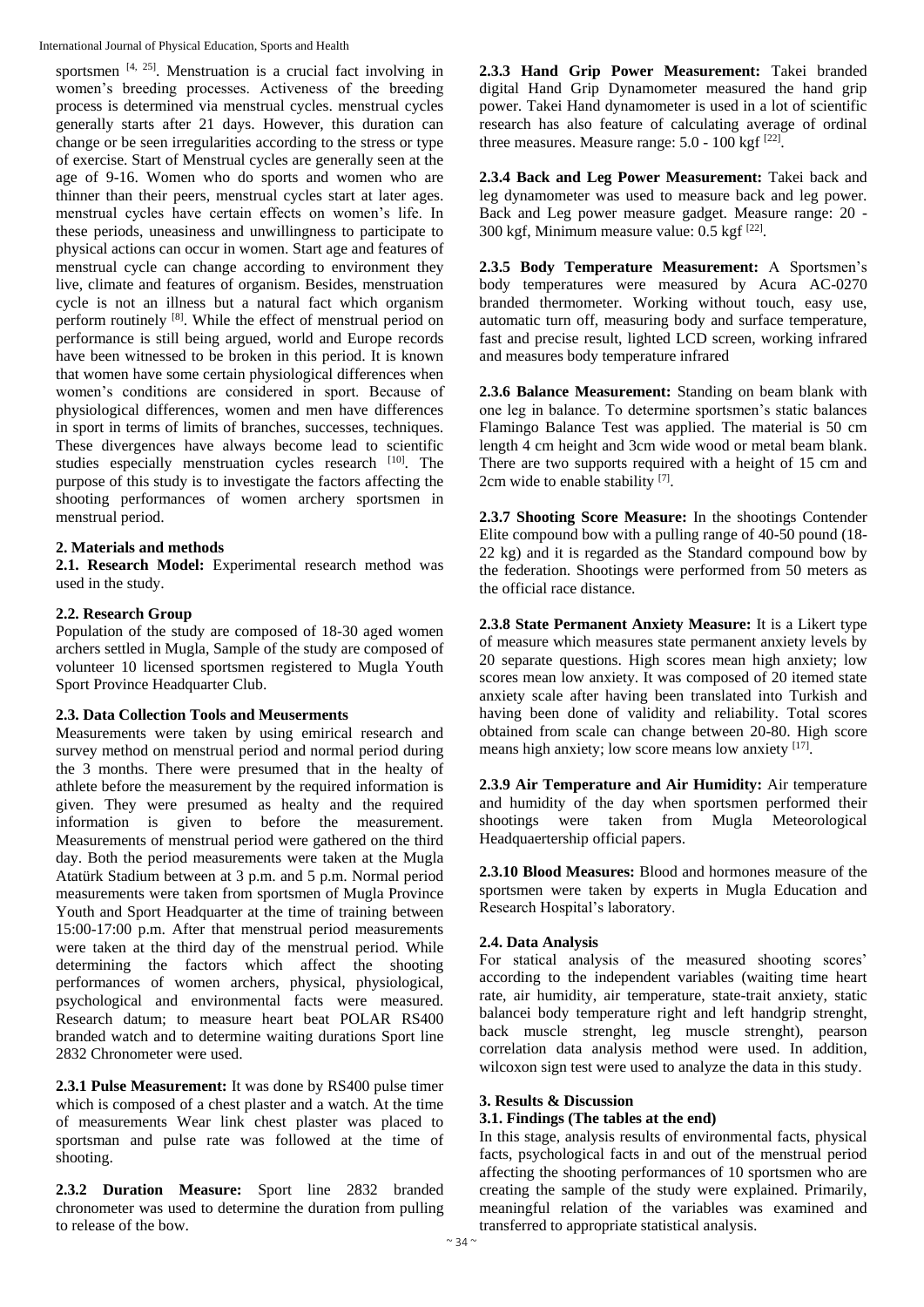**Table 1:** Pearson Correlation Test Analysis of Shooting Scores in Menstrual Period and Physiological Variables in Archers

| <b>Variables</b>  | 1                        | $\mathbf 2$              | 3                        | 4                        | 5    | 6    | 7                        | 8    | 9                        | 10   | 11                       | 12   |
|-------------------|--------------------------|--------------------------|--------------------------|--------------------------|------|------|--------------------------|------|--------------------------|------|--------------------------|------|
| 1. Shoot Score    | $\overline{\phantom{a}}$ | 0.26                     | 0.09                     | $-0.19$                  | 0.54 | 0.27 | 0.02                     | 0.24 | 0.43                     | 0.13 | 0.25                     | 0.44 |
| 2. Body temp      |                          | $\overline{\phantom{a}}$ | 0.003                    | $-0.12$                  | 0.59 | 0.29 | 0.10                     | 0.17 | 0.13                     | 0.21 | 0.40                     | 0.25 |
| 3. Heartbeat      |                          |                          | $\overline{\phantom{a}}$ | 0.001                    | 0.38 | 0.06 | 0.38                     | 0.23 | 0.19                     | 0.51 | 0.15                     | 0.06 |
| 4.Hg <sub>b</sub> |                          |                          |                          | $\overline{\phantom{a}}$ | 0.07 | 0.31 | $0.76*$                  | 0.13 | 0.22                     | 0.05 | $0.70*$                  | 0.18 |
| 5.Wbc             |                          |                          |                          |                          | -    | 0.11 | 0.25                     | 0.36 | 0.27                     | 0.62 | 0.07                     | 0.17 |
| 6.Rbc             |                          |                          |                          |                          |      | -    | 0.22                     | 0.10 | 0.14                     | 0.06 | 0.38                     | 0.21 |
| 7.Htc             |                          |                          |                          |                          |      |      | $\overline{\phantom{a}}$ | 0.03 | 0.24                     | 0.31 | 0.50                     | 0.50 |
| 8.T <sub>3</sub>  |                          |                          |                          |                          |      |      |                          | -    | 0.46                     | 0.45 | $-0.5$                   | 0.46 |
| 9.T <sub>4</sub>  |                          |                          |                          |                          |      |      |                          |      | $\overline{\phantom{a}}$ | 0.51 | 0.47                     | 0.13 |
| 10.Tsh            |                          |                          |                          |                          |      |      |                          |      |                          |      | 0.15                     | 0.08 |
| 11. Estradiol     |                          |                          |                          |                          |      |      |                          |      |                          |      | $\overline{\phantom{a}}$ | 0.25 |
| 12.Totalteste     |                          |                          |                          |                          |      |      |                          |      |                          |      |                          |      |
| $\sim$ 0.0 $\sim$ |                          |                          |                          |                          |      |      |                          |      |                          |      |                          |      |

\**p<*0.05

Examining Relation between variables; There is a statistically positive meaningful relation between hemoglobin and Heatocrit (r= 0.76, *P<*0.05). Besides there is a negative

correlation between Hemoglobin and estradiol ( $r = -705$ ,  $n =$ 10, *P<*0.05 (Table 1). Among the other variables, there wasn't any statistically meaningful relation (*p>*0.05).

**Table 2:** Pearson Correlation Test Analysis of Shooting Score in Menstrual Period and Environmental facts in Archers

| <b>Variables</b>              |  |  |
|-------------------------------|--|--|
| 1. Shooting Score             |  |  |
| 2. Air Temperature            |  |  |
| 3. Air Humidity               |  |  |
| $\star$ . $\sim$ 0.0 $\sigma$ |  |  |

\**p<*0.05

In spite of the fact that there is negative statistical correlation between shooting score and environmental facts, between air temperature and air humidity there is a negative meaningful correlation (r -.646\*, n =10, *P<*0.05).

**Table 3:** Pearson correlations Test Analysis of Shooting Score in Menstrual Period and Physical Facts in Archers

| <b>Variables</b>    |      |         |         |          |          |         |
|---------------------|------|---------|---------|----------|----------|---------|
| 1. Shooting Score   | 0.59 | $-0.19$ | $-0.25$ | $-0.32$  | $-0.07$  | 0.13    |
| 2.Balance           |      | 0.55    | 0.39    | $0.70*$  | 0.53     | $-0.15$ |
| 3. Right Hand Grasp |      |         | $0.74*$ | $0.89**$ | 0.49     | 0.16    |
| 4. Left Hand Grasp  |      |         |         | 0.58     | 0.19     | $-0.16$ |
| 5. Back Power       |      |         |         |          | $0.80**$ | 0.21    |
| 6. Leg Power        |      |         |         |          |          | 0.20    |
| 7. Waiting Dur.     |      |         |         |          |          |         |

\**p<*0.05

Statistically correlation between Shooting Score and Physical

facts, there is a statistically meaningful correlation between balance and back power  $(r = 0.70^*$ ,  $n = 10$ ,  $P < 0.05$ ). There is a statistically positive meaningful correlation between Back power and Leg power (r = 0.801\*, n =10, *P<*.05). Besides there is a statistically positive meaningful correlation between Right hand grasping and back power ( $r = 0.890$ ,  $n = 10$ , *P<*.05) (Table 3).

**Table 4:** Pearson Correlation Test Analysis of Shooting Score in menstrual Period and Psychological Facts in Archers

| <b>Variables</b>  |   |  |
|-------------------|---|--|
| 1. Shooting Score | - |  |
| 2. Anxiety        |   |  |
|                   |   |  |

\**p<*0.05

Examining relation between variables, there isn't statistically meaningful correlation between shooting score and anxiety score (r=-0.47, *P<*.05).

**Table 5:** Pearson Correlation Test Analysis of Shooting Score in Normal Period and Physiological Facts in Archers

| <b>Variables</b>  | 1                        | $\mathbf{2}$             | 3       | $\overline{\mathbf{4}}$  | 5       | 6       | 7                        | 8       | 9                            | 10                       | 11      | 12                       |
|-------------------|--------------------------|--------------------------|---------|--------------------------|---------|---------|--------------------------|---------|------------------------------|--------------------------|---------|--------------------------|
| 1. Shooting S.    | $\overline{\phantom{0}}$ | 0.21                     | $-0.40$ | $-0.16$                  | 0.17    | $-0.37$ | $-0.08$                  | 0.07    | $-0.32$                      | $0.74*$                  | 0.02    | $-0.02$                  |
| 2.B.Temp          |                          | $\overline{\phantom{a}}$ | $-0.35$ | 0.29                     | 0.22    | 0.24    | 0.10                     | 0.35    | 0.45                         | 0.08                     | $-0.48$ | 0.23                     |
| 3. Heart Beat     |                          |                          | -       | $-0.08$                  | $-0.07$ | $-0.12$ | 0.12                     | 0.07    | 0.22                         | 0.14                     | 0.15    | $-0.31$                  |
| 4.Hg <sub>b</sub> |                          |                          |         | $\overline{\phantom{a}}$ | 0.03    | $-0.26$ | 0.60                     | $-0.27$ | 0.20                         | $-0.37$                  | $-0.45$ | 0.32                     |
| 5.Wbc             |                          |                          |         |                          | -       | 0.02    | $-0.20$                  | 0.41    | $-0.10$                      | 0.49                     | 0.05    | $-0.02$                  |
| 6.Rbc             |                          |                          |         |                          |         | -       | $-0.16$                  | 0.30    | 0.59                         | $-0.30$                  | $-0.22$ | 0.17                     |
| 7.Htc             |                          |                          |         |                          |         |         | $\overline{\phantom{a}}$ | $-0.02$ | 0.02                         | $-0.19$                  | $-0.16$ | 0.33                     |
| 8.T <sub>3</sub>  |                          |                          |         |                          |         |         |                          | -       | $-0.12$                      | 0.30                     | $-0.43$ | $-0.46$                  |
| 9.T <sub>4</sub>  |                          |                          |         |                          |         |         |                          |         | $\qquad \qquad \blacksquare$ | $-0.19$                  | $-0.24$ | 0.34                     |
| 10.Tsh            |                          |                          |         |                          |         |         |                          |         |                              | $\overline{\phantom{a}}$ | 0.23    | $-0.26$                  |
| 11. Estra         |                          |                          |         |                          |         |         |                          |         |                              |                          | -       | 0.33                     |
| 12.TotalTest      |                          |                          |         |                          |         |         |                          |         |                              |                          |         | $\overline{\phantom{a}}$ |
| *n $\sim$ 0.6     |                          |                          |         |                          |         |         |                          |         |                              |                          |         |                          |

\**p<*0.05

Examining relations among variables, there is a statistically meaningful positive correlation between Shooting score and Tsh (r= 0.74, *P<*0.05). Among the other variables there isn't a statistically meaningful correlation (Table 5).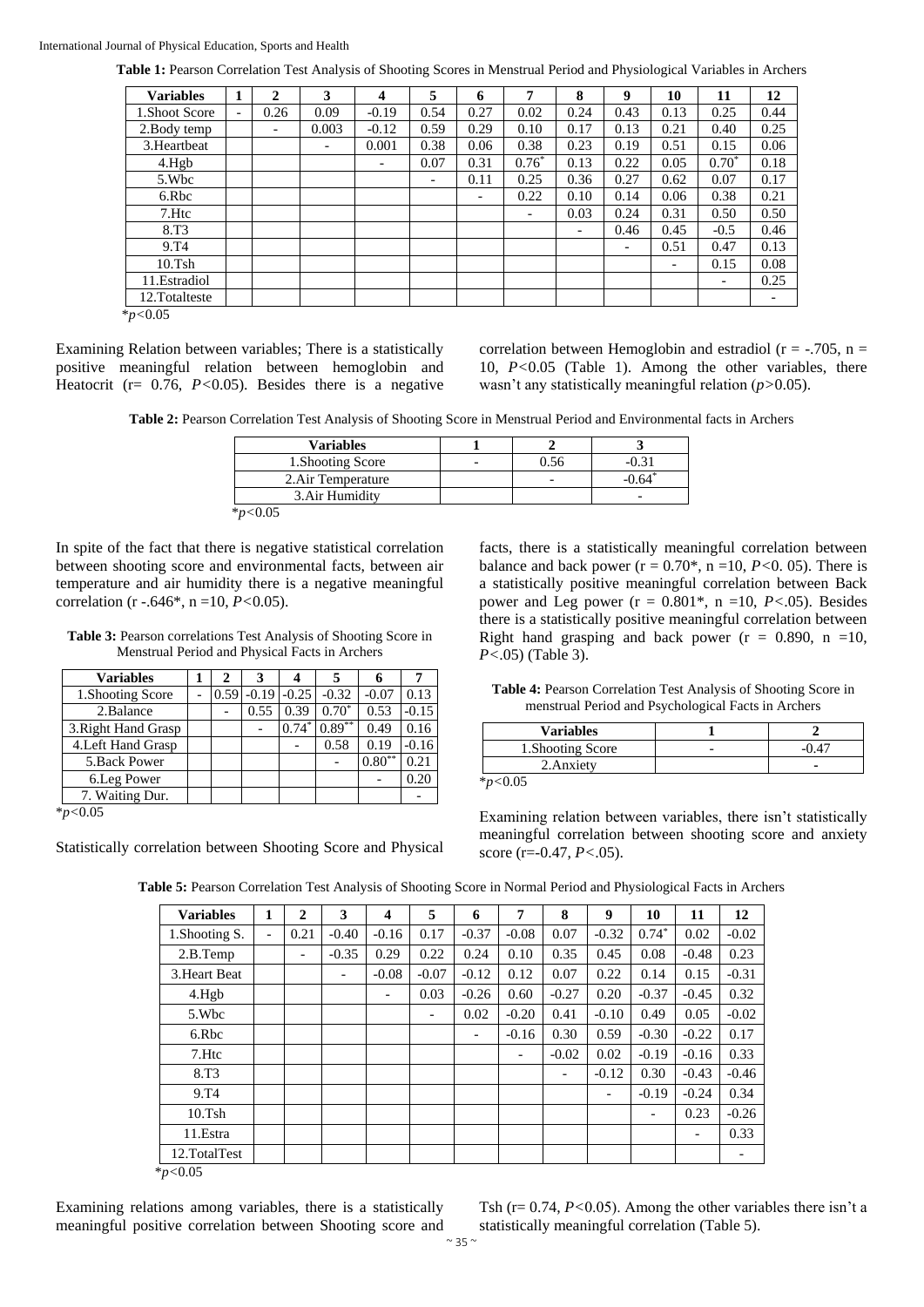**Table 6:** Pearson Correlation Test Analysis of Shooting Score in Normal Period and Environmental Facts in Archers

| <b>Variables</b>   |      |         |
|--------------------|------|---------|
| 1. Shooting Score  | 0.43 | 0.15    |
| 2. Air Temperature |      | $-0.48$ |
| 3. Air Humidity    |      |         |
| $*_{p<0.05}$       |      |         |

Examining relations of variables; there isn't a statistically meaningful correlation between Shooting score and environmental facts (Table 6).

**Table 7:** Pearson Correlation Test Analysis of Shooting Score in Normal Period and Physical Facts in Archers

| <b>Variables</b>     | 2       | 3       |                     |           | 6         |          |
|----------------------|---------|---------|---------------------|-----------|-----------|----------|
| 1. Shooting Score    | $-0.31$ | $-0.06$ | $-0.04$             | $-0.01$   | 0.25      | $-0.69*$ |
| 2. Balance           |         | 0.11    | 0.28                | $-0.01$   | $-0.10$   | 0.20     |
| 3. Right H Grasp     |         |         | $0.71$ <sup>*</sup> | $0.89***$ | 0.58      | 0.20     |
| 4. Left H Grasp      |         |         |                     | 0.51      | 0.14      | 0.002    |
| 5. Back Power        |         |         |                     |           | $0.82***$ | 0.24     |
| 6. Leg Power         |         |         |                     |           |           | $-0.05$  |
| 7. Waiting Duration. |         |         |                     |           |           |          |
| $*_{p<0.05}$         |         |         |                     |           |           |          |

Examining the relations among variables; there is statistically meaningful negative correlation between shooting score and waiting duration (r=-0.69, *P<*0.05). There is a statistically meaningful positive correlation between Right Hand Grasp and Left Hand Grasp (r= 0. 71, *P<*0.05). Besides there is a statistically meaningful positive correlation between Right Hand Grasp and Back (r= 0.894, *P<*0.05). Besides there is statistically meaningful positive correlations between back power and leg power. (r= 0. 824, *P<*0.05). Among the other variables there isn't statistically meaningful correlation (Table 7).

**Table 8:** Pearson correlations Test Analysis of Shooting Score in Normal Period and Psychological Facts in Archers

| <b>Variables</b>  |  |
|-------------------|--|
| 1. Shooting Score |  |
| 2. Anxiety        |  |

\**p<*0.05

Examining correlation between variables there isn't a statistically meaningful correlation between shooting score and anxiety (r=0. 55, *P<*.05).

**Table 9:** Compare Analysis of Women Archers menstrual and normal period Physical, Psychological and Environmental Facts via Wilcoxon Test

|                         | <b>Women Archers (Menstrual Period and After)</b> |                   |   |                |  |  |  |  |
|-------------------------|---------------------------------------------------|-------------------|---|----------------|--|--|--|--|
| <b>Variables</b>        | <b>Menstrual Period   Normal Period</b>           |                   | z | Р              |  |  |  |  |
|                         | $x = ss$                                          | $x \pm ss$        |   |                |  |  |  |  |
| Balance                 | $3.50 \pm 0.5$                                    | $1.30 \pm 0.4$    |   | $-2.87 0.004$  |  |  |  |  |
| <b>Body Temperature</b> | $37.7 \pm 0.2$                                    | $37.12 \pm 0.1$   |   | $-2.70 0.007$  |  |  |  |  |
| Air Temperature         | $20.9 \pm 2.3$                                    | $22.84 + 2.3$     |   | $-2.0700.038$  |  |  |  |  |
| Air Humidity            | $18.37 \pm 7.2$                                   | $21.9 \pm 6.9$    |   | $-2.0900.037$  |  |  |  |  |
| <b>Right Hand Grasp</b> | $28.27 \pm 3.3$                                   | $30.34 \pm 3.5$   |   | $-2.80\,0.005$ |  |  |  |  |
| Left Hand Grasp         | $30.08 \pm 3.3$                                   | $32.36 \pm 3.2$   |   | $-2.80\,0.005$ |  |  |  |  |
| <b>Back Power</b>       | $100.03 \pm 13.5$                                 | $103.31 \pm 13.9$ |   | $-2.80\,0.005$ |  |  |  |  |
| Leg Power               | $95.42 \pm 12.9$                                  | $98.00 \pm 13.1$  |   | $-2.80 0.005$  |  |  |  |  |
| <b>Waiting Duration</b> | $6.60 \pm 1.5$                                    | $5.93 \pm 1.3$    |   | $-1.4700.139$  |  |  |  |  |
| <b>Heart Beat Pace</b>  | $116.54 \pm 12.9$                                 | $101.45 \pm 12.4$ |   | $-1.6800.093$  |  |  |  |  |
| Anxiety                 | $42.79 \pm 2.18$                                  | $44.49 \pm 2.09$  |   | $-1.68 0.093$  |  |  |  |  |
| <b>Shooting Score</b>   | $8.79 \pm 0.64$                                   | $9.04 \pm 0.29$   |   | $-1.070.285$   |  |  |  |  |

\**p<*0.05

Examining values of Menstrual period and normal period balance  $(z=-2.87, p=004)$ , body temperature  $(z=-2.70,$ p=0.007), air temperature ( $z=2.07$ , p=0.038), air humidity  $(z=2.09, p=0.037)$ , right hand grasp  $(z=2.80, p=0.005)$ , left hand grasp  $(z=2.80, p=0.005)$ , back power  $(z=2.80, p=0.005)$  $p=0.005$ ) and leg power (z=-2.80,  $p=0.005$ ) there is statistically meaningful *p<*0.05 level of difference among variables. There isn't a statistically meaningful correlation among the other variables.

| Table 10: Compare Analysis of Women Archers' Certain Blood and |  |
|----------------------------------------------------------------|--|
| Hormones in menstrual and Normal Period via Wilcoxon Test      |  |

|                  | <b>Women Archers (Menstrual Period and After)</b> |                      |         |       |  |  |  |  |
|------------------|---------------------------------------------------|----------------------|---------|-------|--|--|--|--|
| <b>Variables</b> | <b>Menstrual Period</b>                           | <b>Normal Period</b> | z       | P     |  |  |  |  |
|                  | $x \pm ss$                                        | $x \pm ss$           |         |       |  |  |  |  |
| Hgb              | $13.59 \pm 0.75$                                  | $13.37 \pm 0.56$     | $-1.17$ | 0.241 |  |  |  |  |
| Wbc              | $6.49 \pm 0.92$                                   | $6.33 \pm 0.86$      | $-1.22$ | 0.221 |  |  |  |  |
| Rbc              | $4.70 \pm 0.35$                                   | $4.58 \pm 0.24$      | $-1.27$ | 0.203 |  |  |  |  |
| Htc              | $39.45 \pm 1.83$                                  | $40.99 \pm 6.99$     | $-1.02$ | 0.308 |  |  |  |  |
| T <sub>3</sub>   | $4.83 \pm 0.59$                                   | $4.69 \pm 0.46$      | $-1.68$ | 0.093 |  |  |  |  |
| T <sub>4</sub>   | $12.15 \pm 0.77$                                  | $11.94 \pm 1.18$     | $-0.15$ | 0.878 |  |  |  |  |
| Tsh              | $2.82 \pm 0.52$                                   | $2.98 \pm 0.52$      | $-1.07$ | 0.285 |  |  |  |  |
| Estra            | $72.49 \pm 36.52$                                 | $70.00 \pm 33.14$    | $-0.94$ | 0.343 |  |  |  |  |
| Total test       | $0.43 \pm 0.05$                                   | $0.49 \pm 0.04$      | $-2.80$ | 0.005 |  |  |  |  |
| $\approx -0.05$  |                                                   |                      |         |       |  |  |  |  |

\**p<*0.05

Examining testosterone values in normal and menstrual period, there is a statistically meaningful difference with a level of  $p < 0.05$  (z=-2.80, p=0.005). There isn't a statistically meaningful difference among the other variables.

#### **4. Conclusion and Discussion**

Examining correlations among variables in normal period, there is a meaningful positive correlation between shooting score and Tsh. Besides while there is a meaningful negative correlation between shooting score and waiting duration, there isn't a correlation between shooting score and physical variables. There isn't again a statistically meaningful correlation between anxiety and shooting score (*p>*0,05).

In the result of the study, there haven't been significant difference between Menstrual and Normal Period's shooting scores. However, when compared there have been meaningful difference among balance, body temperature, right hand grasp, left hand grasp, back power, leg power in different times (*p<*0,05). Besides examining values of testosterone in menstrual and normal period, there is a statistically meaningful difference with a level of (*p<*0.05). Reviewing Literature;

In the result of the study "Comparison of Olympic, Compound and Traditional Turkish Archery Balance Skills" especially archer's pulling weight at the time of release can affect shooting performance because of the central body weight point change <sup>[21]</sup>. They have determined that there is a relation between aiming release and shooting performance of Elite Rifle Shooters [3]

İn the studies they conducted they have found that menstruation and normal period anaerobic power results are similar and there haven't been found any negative findings. This study has a parallel structure compared to the study [9]. İn the study they conducted, haven't been able to find a meaningful relation between participating to competitions in menstrual period and affecting performance's negatively. Menstruation affecting sportive action with a percentage of 49,2 and this has also parallel way to the study  $[11]$ . In the study they conducted, menstrual cycles have no negative effect on repetitive sprint performance and pace of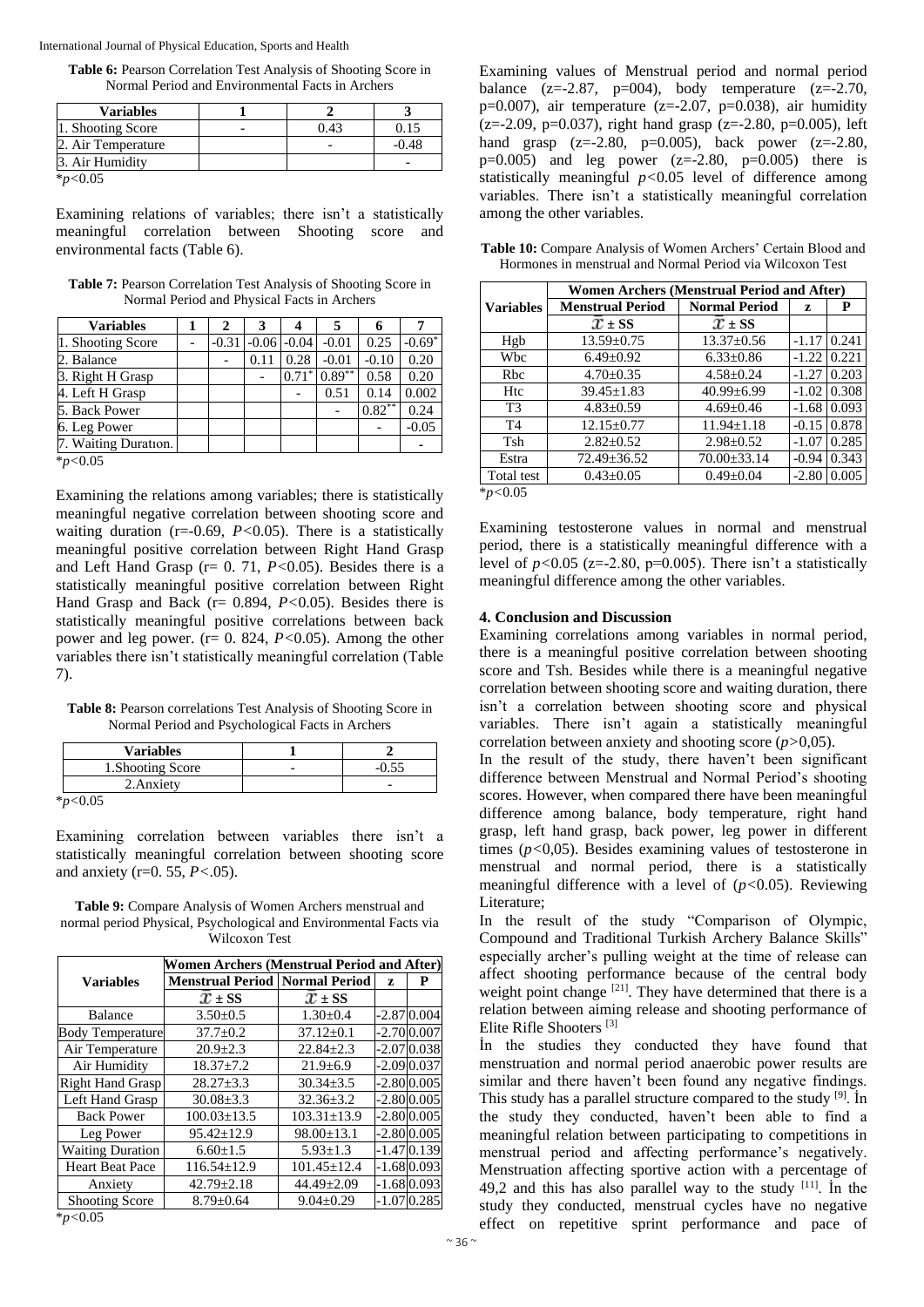diminishing lactic acid in blood at the time of active resting. This study also has a parallel way to the study [16]. İn the study they conducted; there is a meaningful difference between Vertical Leap and Period's measure days. Besides there is a meaningful difference between 2nd And 26th measure dates of free swim scores. This study has no parallel way to the study [14]. İn the study he conducted, he accepted that as in shooting vibration of high rate of heart beat affects aiming negatively, in archery also aiming can be affected  $[23]$ . In the result of the study they conducted, there wasn't a meaningful difference between pace and endurance values at the time of 2nd day and 14th day (ovulation day) of menstrual period. This study has a parallel way to the study <sup>[19]</sup>. When compared Olympic archer group (RA) compound (CO) and traditional archer group (TA) lower Press Center values have been obtained [13]. As a result of the study they conducted cardiac cycle has no effect on short range shooting performance in Elite level of archers. This study has a parallel way to the study <sup>[1]</sup>. As a result of his study, found that state anxiety levels before and after competition can affect sportsmen's successes. This study has no parallel way to the study  $[5, 12]$ .

As a result, there is no relation between shooting scores and physical variables of the sportsmen. There is no relation between anxiety and shooting scores of the sportsmen. There is no relation between menstrual and normal period's shooting scores of women archers. However, between these two periods there are meaningful correlations among balance, body temperature, right hand grasp, left hand grasp, back power and leg power. Besides when compared values of testosterones in normal and menstrual period, normal period level is higher.

Examining correlations among variables in normal period, there is a meaningful positive correlation between shooting score and Tsh. Besides while there is a meaningful negative correlation between shooting score and waiting duration, there isn't a correlation between shooting score and physical variables. There isn't again a statistically meaningful correlation between anxiety and shooting score (*p>*0,05).

In the result of the study, there haven't been significant difference between Menstrual and Normal Period's shooting scores. However, when compared there have been meaningful difference among balance, body temperature, right hang grasp, left hand grasp, back power, leg power in different times (*p<*0,05). Besides examining values of testosterone in menstrual and normal period, there is a statistically meaningful difference with a level of (*p<*0.05).

### **5. References**

- 1. Acikada C, Hazir T, Asci A, Bozer Z, Hazir S. Elit okcularda kalp atim hizinin atis performansina etkisi. 11. Spor Bilimleri Kongresi. Antalya, 2010.
- 2. Atasu T, Yucesir İ. Doping VE Futbolda Performans Artırma Yöntemleri, İstanbul, 2004.
- 3. Ball KA, Best RJ, Wrigley TV. Journal of Sport Sciences, Biomechanics Unit, Vıctoria University. Melbourne, Australia. 2003; 31:559-566**.**
- 4. Basaran M, Tasgin O, Sanioglu A, Taskin A. Sporcularda Durumluluk ve Sürekli Kaygi Duzeylerinin Bazi Degiskenlere Gore Incelenmesi. Selcuk Universitesi Sosyal Bilimler Enstitusu Dergisi. Konya, 2009.
- 5. Bedir R. Taekwondo milli takim sporcularinin durumluk kaygi duzeylerinin basariya etkisi. Selcuk Universitesi, Saglik Bilimleri Entitusu, Unpublished Master Thesis, Konya, 2008.
- 6. Bingol E, Bayansalduz M. Evaluating the Level of

Exercise Dependence and Psychological Resilience of Athletes from Different Branches. The Anthropologist. 2016; 24(3):827-835.

- 7. Committee of Experts on Sport Research, EUROFIT-European Test of Physical Fitness, Rome, 1988.
- 8. Cakmakci E. Menstruasyonun Anaerobik Guce Etkisi, Unpublished Master Thesis, Selcuk Universitesi Saglik Bilimleri Entitusu, Konya, 2004.
- 9. Cakmakci E, Sanioglu A, Patlar S, Cakmakci O, Cinar V. Menstruasyonun Anaerobik Güce Etkisi, Spormetre. Beden Egitimi ve Spor Bilimleri Dergisi. 2005; 3(4):145- 149.
- 10. Cavlica B. Menstrual Fazlarin Elit Voleybolcularda Aerobik, Anaerobik Kapasite, Agri Esigi ve Agri Toleranslarina Etkisi, Yuksek Lisans Tezi. Celal Bayar Universitesi Saglik Bilimleri Enstitusu, Manisa, 2006.
- 11. Çolakoglu F, Karacan S. Effects of Eight-Week Aerobic Exercise Program on Sedentary Middle-Aged Women's Body Composition and Blood Lipids Gazi University School of Physical Education and Sports, Ankara, 2003.
- 12. Erbas M, Kucuk V. Ust Duzey Basketbolcularda Durumluk Kaygi Duzeylerinin Farkli Degiskenlere gore Karsilastirilmasi. Selcuk Universite Beden Egitimi Ve Spor Bilim Dergisi, Konya, 2012.
- 13. Ertan H, Okculukta Kassal. Aktivasyon Nisan Kitabevi, Ankara, 2013.
- 14. Ertas B, Ersöz G. Bayan Yüzücülerde farklı menstruasyon Dönemlerinin seçilmiş performans Kriterlerine etkileri. 7. Uluslararası Spor Bilimleri Kongresi. Ekim, Antalya, 2010.
- 15. Gumus M. Profesyonel futbol takimlarinda puan siralamasina gore durumluluk kaygi duzeylerinin incelenmesi, Unpublished Master Thesis. Sakarya Universitesi Sosyal Bilimler Enstitusu, Sakarya, 2002.
- 16. Hazir T, Akdogan B, Acikada C. Menstruel Dongu Fazlarinin Tekrarli Sprint Performansi ve Aktif Toparlanma Esnasinda Kandan Laktik Asidin Uzaklastirilma Hizina Etkisi. Spor Bilimleri Dergisi, Ankara, 2011.
- 17. Oner N, Le Compte A. Durumluk-Sureklilik Kaygi Envanteri El Kitabi. 2. Basim, Bogazici University Publications, Istanbul, 1998.
- 18. Ongel B. Gelisim Surecinde Erken Ic Asya Turk Okculugu. Gazi Universitesi Gazi Egitim Fakultesi Dergisi, Ankara, 2001.
- 19. Ozdemir R, Kucukoglu S. Bayan Sporcularda Menstruasyonun Surat ve Dayanikliliga Etkisi. Spor Bilimleri Dergisi, Ankara, 1993.
- 20. Soyer F, Can Y, Güven H, Hergüner G, Bayansalduz M, Tetik B. Sporculardaki başarı motivasyonu ile takım birlikteliği arasındaki ilişkinin incelenmesi. Uluslararası İnsan Bilimleri Dergisi, Sakarya. 2010; 7(1):226-239.
- 21. Simsek D, Ertan H. Postural Kontrol ve Spor, Spor Branslarina Yonelik Postural Sensor-Motor Stratejiler ve Postural Salinim, Spormetre Beden Egitimi ve Spor Bilimleri Dergisi. 2011; 9(3):81-90. doi:10.1501/Sporm\_0000000203
- 22. Tamer K. Sporda Fiziksel ve Fizyolojik Performansın Ölçülmesi ve Değerlendirilmesi, Bağırgan Yayımevi, Ankara, 2000, 32-41.
- 23. Tinazci C. Okculukta Atis Dinamiginin Incelenmesi. Hacettepe Universitesi Unpublished PhD Thesis, Ankara, 2002.
- 24. Turkcapar U. Gurescilerin Farkli Degiskenler Acisindan Surekli Kaygi Duzeylerinin Incelenmesi. Gefad, Kayseri,